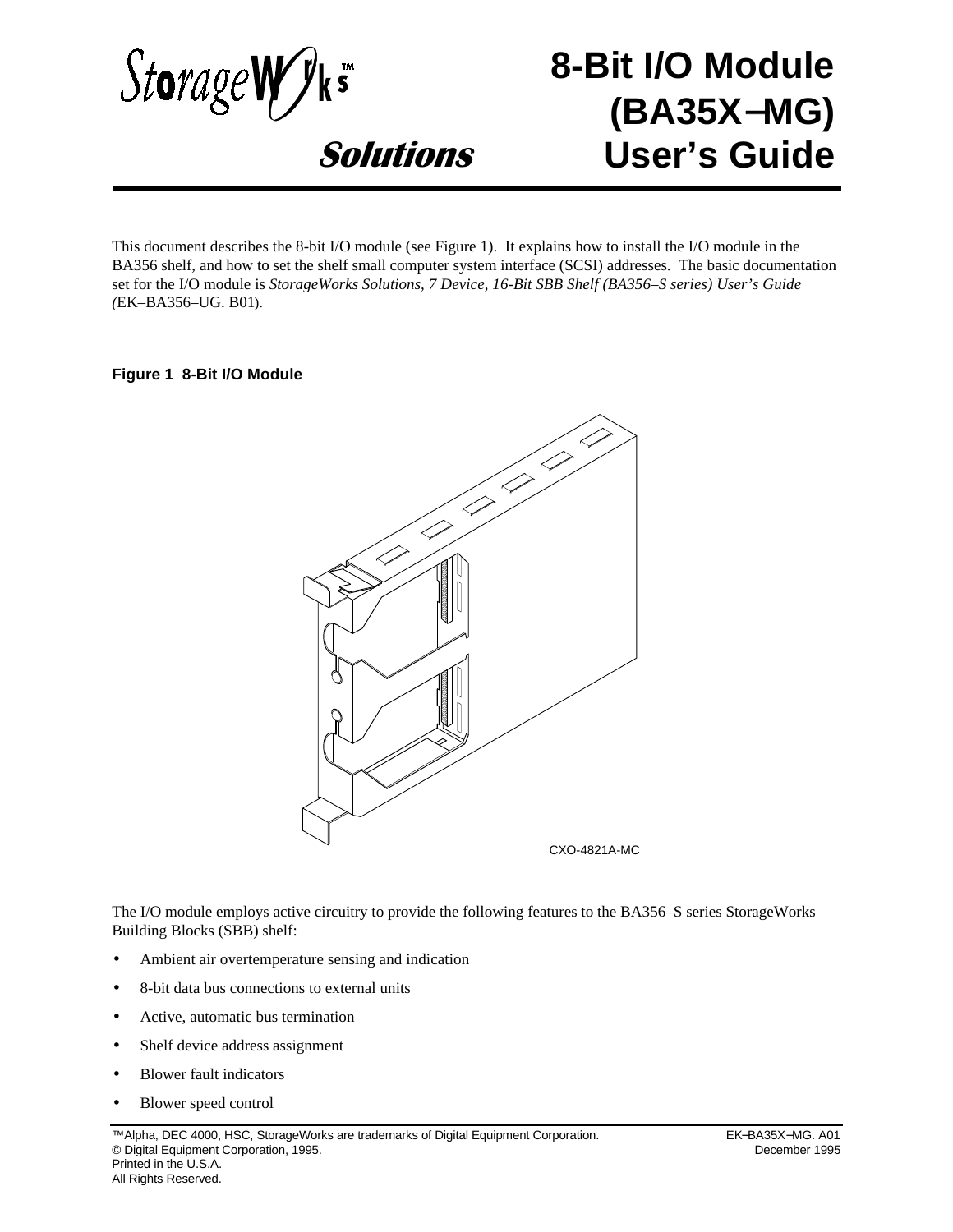The 8-Bit I/O module is located on the right side of the shelf next to slot 0 (see Figure 2).

**Figure 2 BA356 Shelf with 8-Bit I/O Module**



On the front of the I/O module (see Figure 3) are two 50-pin female connectors: bus connector JA1, the data input connector and bus connector JB1, the data output connector.

Guides are embossed on the top and bottom of the I/O module to conform to slots built into the top and bottom of the shelf slot, that permit centering the module in the shelf slot. Two spring-steel mounting tabs lock into ledges molded into the top and bottom of the shelf secure the I/O module. Squeeze the mounting tabs together to pull the I/O module out of the shelf slot

The upper LED indicates that the left (as viewed from the front of the shelf) blower motor has failed. The lower LED indicates that the right blower motor has failed. Fans at the rear of the shelf draw air from the front to cool the I/O module.

### **Figure 3 I/O Module Features**

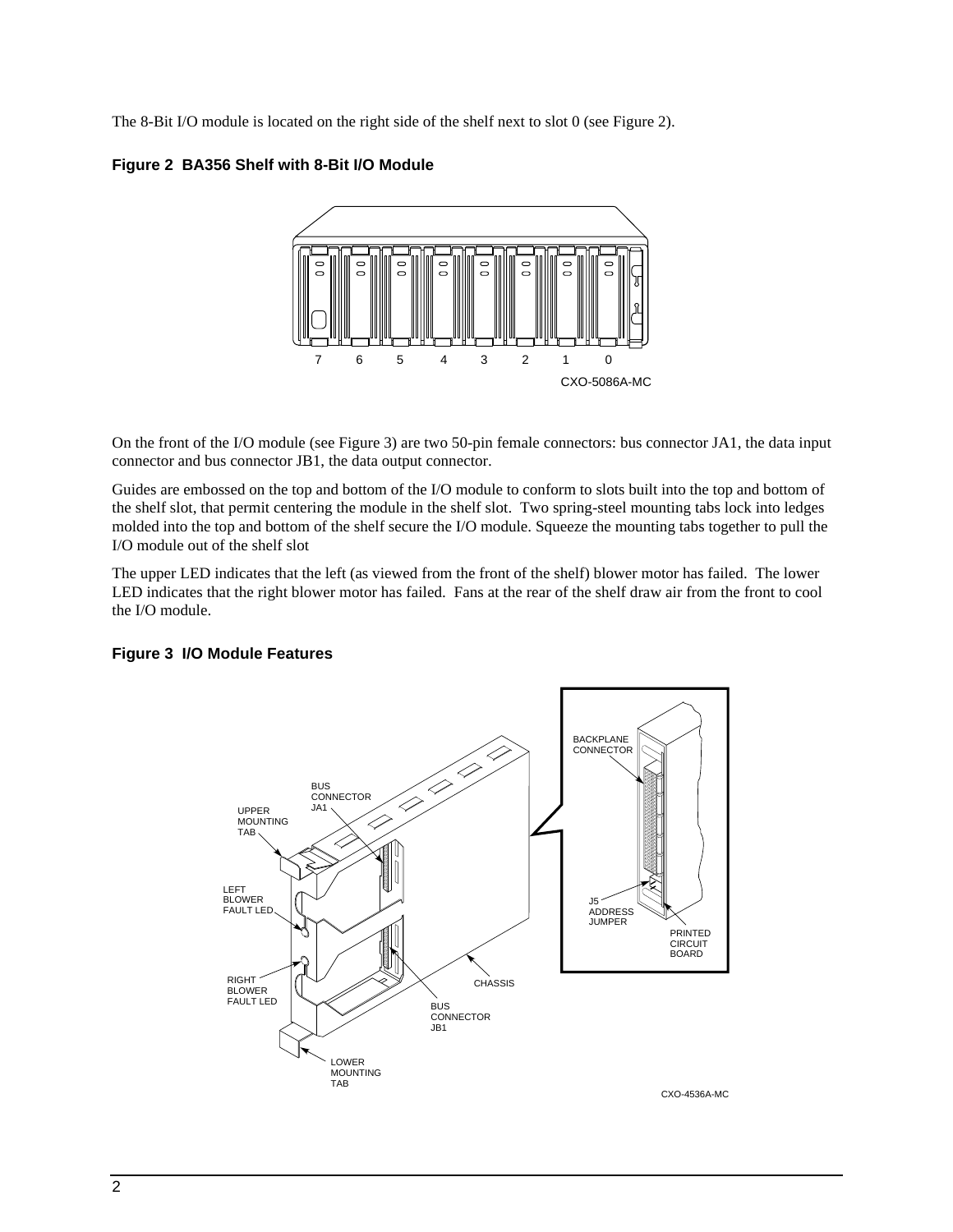The I/O module provides external connection for the two 16-bit shelf buses. The backplane connector on the rear of the I/O module (see Figure 3) routes the bus and control signals from the shelf backplane to the I/O module circuits. These circuits connect the lower eight bits (0 through 7) of bus A to external bus connector JA1 and the lower eight bits of bus B to external bus connector JB1.

The I/O module provides both active and passive bus termination for the two 16-bit shelf buses. The upper eight bits (8 through 15) of each bus are passively terminated by termination resistors. These data lines do not pass to the external bus connectors (JA1 and JB1). The lower eight bits (0 through 7) of SCSI bus B are actively terminated. These data lines are terminated as long as there is no connection to JB1. If JB1 is connected to a SCSI device, the active terminators are disabled and these data lines pass through JB1.

The I/O module determines the SCSI address for each slot in the shelf. This is accomplished by either installing or not installing the address jumper (J5) on the address pins at the rear of the I/O module. The location of J5 is shown in Figure 3. Shelf slot addresses are determined as shown in Table 1.

### **Table 1 Device Address Configurations**

| <b>Bus Address</b><br>Jumper J5 | <b>Resultant Device Addresses</b> |  |  |
|---------------------------------|-----------------------------------|--|--|
|                                 | Slot 6 $\longrightarrow$ Slot 0   |  |  |
| Not installed                   | 6 5 4 3 2 1 0                     |  |  |
| Installed                       | 6553311                           |  |  |

The I/O module informs the controller when the I/O module is being removed from or inserted into the shelf, thus allowing a warm swap of the I/O module.

The I/O module regulates the air temperature in the shelf. Air temperature and motor status are indicated by the blower fault LEDs (see Figure 3). An ambient air temperature exceeding a preset value causes both blower fault LEDs to light and the blower motors to run at high speed. This condition does not cause the SHELF\_OK LED on the power supply to light.

Bus connectors JA1 and JB1 are used to connect to external SCSI buses. These connectors are 50-pin, highdensity, female connectors. The I/O module may be connected as either a single bus or dual bus configuration.

Connector JA1 is the input connector. Connector JB1 is either the output connector to another SCSI device, or it has no connection and the I/O module provides internal bus termination for the shelf.

Connector JA1 is the I/O connector for bus A, which consists of slots 0, 2, 4, and 6 when the jumper is in place. Connector JB1 is the I/O connector for bus B, which consists of slots 1, 3, and 5 when the terminator is installed in slot 6 on the rear of the shelf.

There are three important considerations for all SCSI buses. The first two considerations are the shelf jumper and the terminator. Each bus requires a terminator, whether internal to the I/O module or a separate terminator. Figure 4 shows the backplane location for the jumper (J) and the optional terminator(T). The jumper and terminator connectors are mounted on the rear of the backplane.

The third consideration is to make sure that the host controller is configured to provide term-power for SCSI operation. Either install a jumper on the controller to enable term-power or use the software setup utility to enable term-power. (For further information, refer to the applicable controller installation documentation.)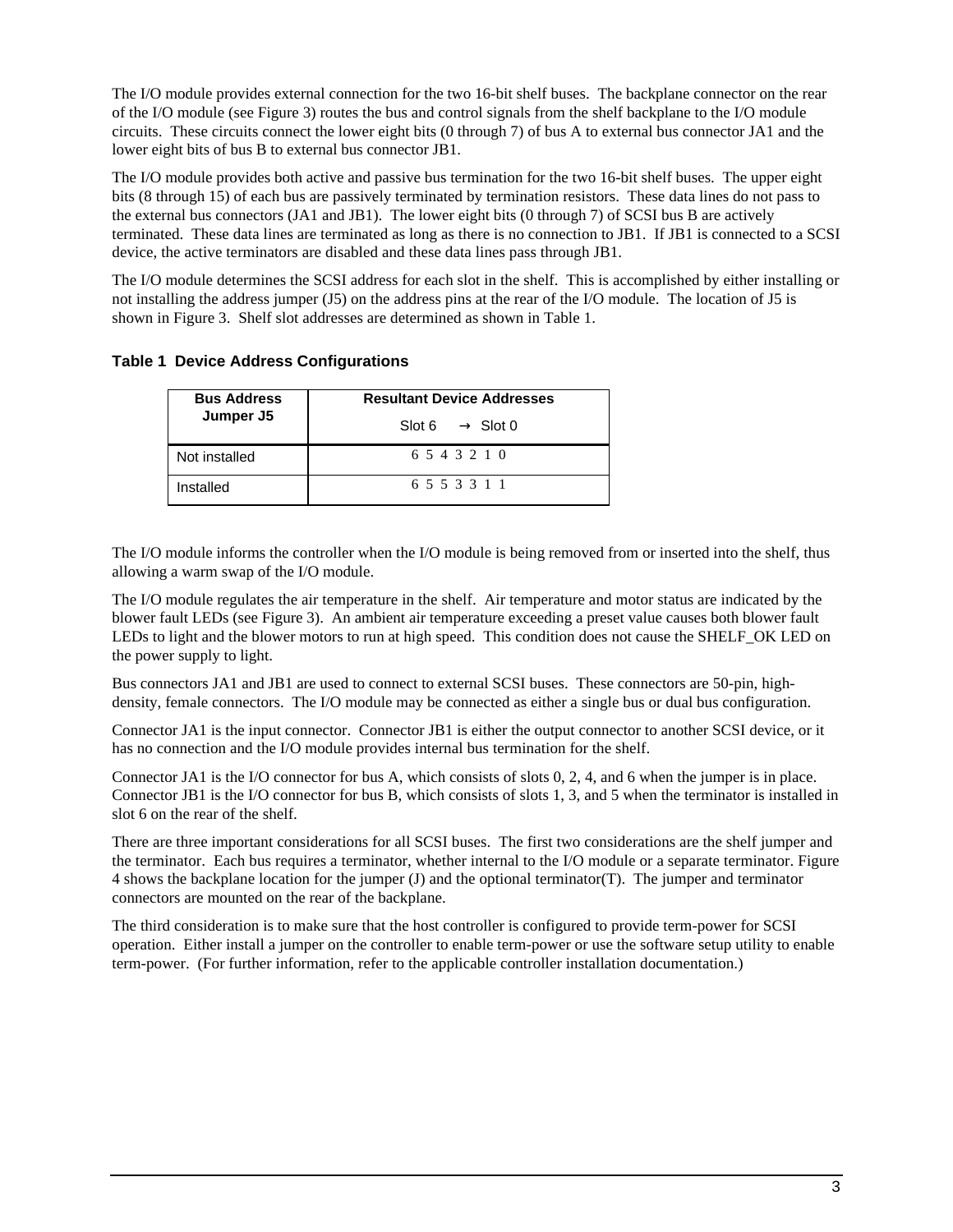#### **Figure 4 BA356–SB 16-Bit Backplane Termination**



When installed, the terminator or jumper position can be determined from the front of the shelf by removing the StorageWorks<sup>™</sup> (SBBs) in slot 1 and 6. An indicator pin protruding through the backplane in the T position in the bottom of the slot indicates a terminator is installed in that position. An indicator pin protruding through the J position in the top of the slot indicates a jumper is installed in that position.

| <b>Note</b>                                                                                                 |  |
|-------------------------------------------------------------------------------------------------------------|--|
| The terminator module is used in a dual bus configuration or<br>when using a DWZZB-VW without a I/O module. |  |
|                                                                                                             |  |

When configured as a single bus, a jumper module is required in slot 6 and the shelf termination is provided in the I/O module at the end of the bus. When configured as a dual bus, the optional terminator module is required in slot 6.

The I/O module terminator is automatically disabled when a cable is connected between the I/O module JB1 and a SCSI controller or second shelf.

Table 2 defines the maximum lengths of StorageWorks SCSI buses as measured between the two bus terminators. All bus lengths are rounded off to the nearest tenth of a unit.

### **Table 2 SCSI Bus Parameters**

| <b>Bus Type</b>                         | Mega Transfer<br>per Second | Mega<br>B/S | Length<br><b>Meters</b> | Length<br>Feet | <b>Supported</b><br><b>Shelves</b> |  |
|-----------------------------------------|-----------------------------|-------------|-------------------------|----------------|------------------------------------|--|
| 16-bit, single-ended                    | 10                          | 20          | 3.0                     | 9.8            |                                    |  |
| 16-bit, differential with a<br>DWZZR-VW | 10                          | 20          | 25.0                    | 82.0           | $2*$                               |  |
| * Cable connected in front of DWZZB–VW. |                             |             |                         |                |                                    |  |

The total length of the SCSI bus is critical. The components of bus length are as follows:

- Shelf backplane
- Controller backplane
- SCSI cables connecting the **host**, or **controller**, and the BA356 shelf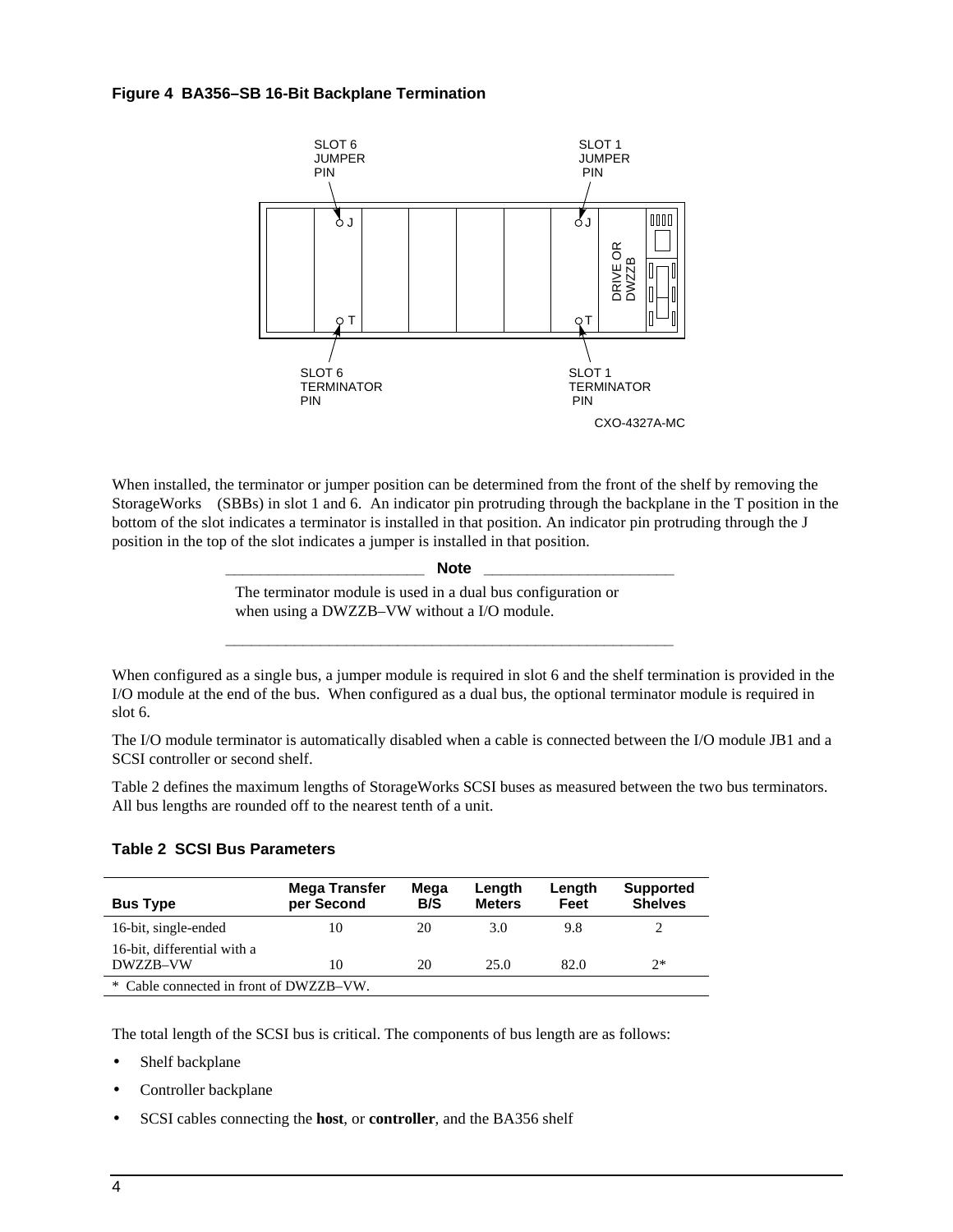The 1 meter length of the SBB shelf SCSI bus is measured from the input connector JA1 to the bus terminator in the I/O module.

 $\textbf{Note}$ 

**\_\_\_\_\_\_\_\_\_\_\_\_\_\_\_\_\_\_\_\_\_\_\_\_\_\_\_\_\_\_\_\_\_\_\_\_\_\_\_\_\_\_\_\_\_\_\_\_\_\_\_\_**

Adding or removing devices to a shelf *does not* change the length of the shelf bus. The only way to change the length of the shelf SCSI bus is to remove the jumper module and reconfigure as a dual bus.

The input and output cables on the SCSI bus connect to the two connectors on the front of the I/O module. The upper connector JA1 is a 50-pin, high-density, female, input connector. The lower connector JB1 is a 50-pin, high-density, female, output connector. In dual bus configurations, JB1 functions as an input connector to the second bus.

The BN21H-Series cables shown and described in Table 3. These cables are typically used to connect SBB shelves to the following:

- Other SBB shelves
- SCSI adapters, such as:
	- − KZMSA, an XMI to SCSI adapter
	- − PMAZ−AA and PMAZ−AB
	- − K.scsi

#### **Table 3 BN21H-Series Cables**

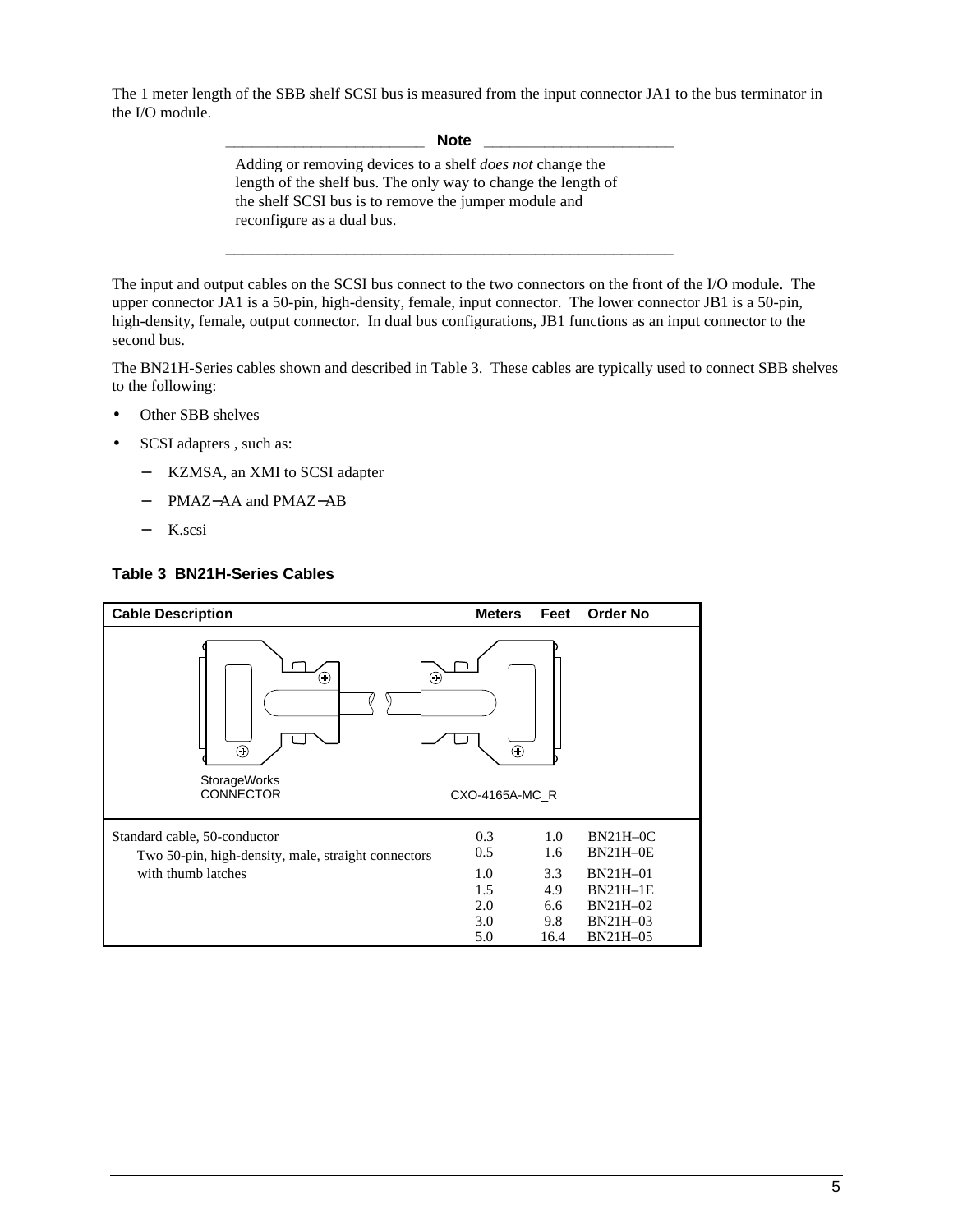The BN21R-series single-ended cables are shown and described in Table 4. These cables are typically used to connect a StorageWorks shelf to a 50-pin, low zero-density receptacle, such as that used by the DEC 4000™ model 610 Alpha<sup>™</sup> distributed/departmental server.



## **Table 4 BN21R-Series Single-Ended Cables**

The BN23G-series cables are shown and described in Table 5. These cables allow you to connect SCSI devices that have different density, 50-pin connectors. The BN23G-series cables are typically used to connect SBB shelves to SCSI adapter cards in personal computers and workstations.

**Table 5 BN23G-Series SCSI Single-Ended Cables**

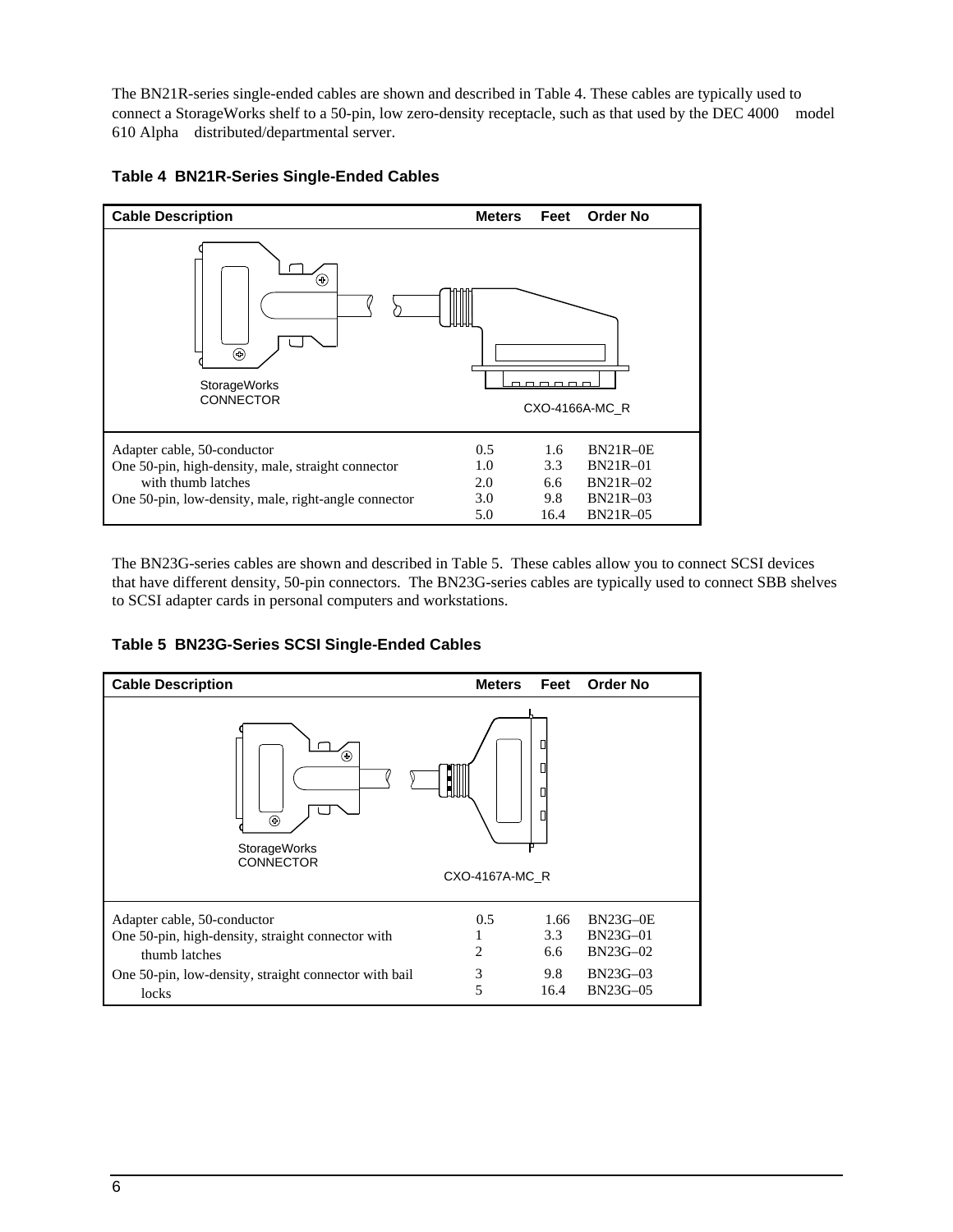The BC10U-series single-ended cables are shown and described in Table 6. The BC10U-series cables are used only with Alpha systems with the BA655 SCSI plug-in unit (PIU). Do not use this SCSI cable in any other configuration. These cables are typically used to connect SBB shelves to the following:

- Other SBB shelves
- KZMSA, an XMI to SCSI adapter





The BN31B-series  $HSC^{TM}$  controller singled-ended cable is shown and described in Table 7.

**Table 7 BN31B-Series HSC Controller Single-Ended Cables**